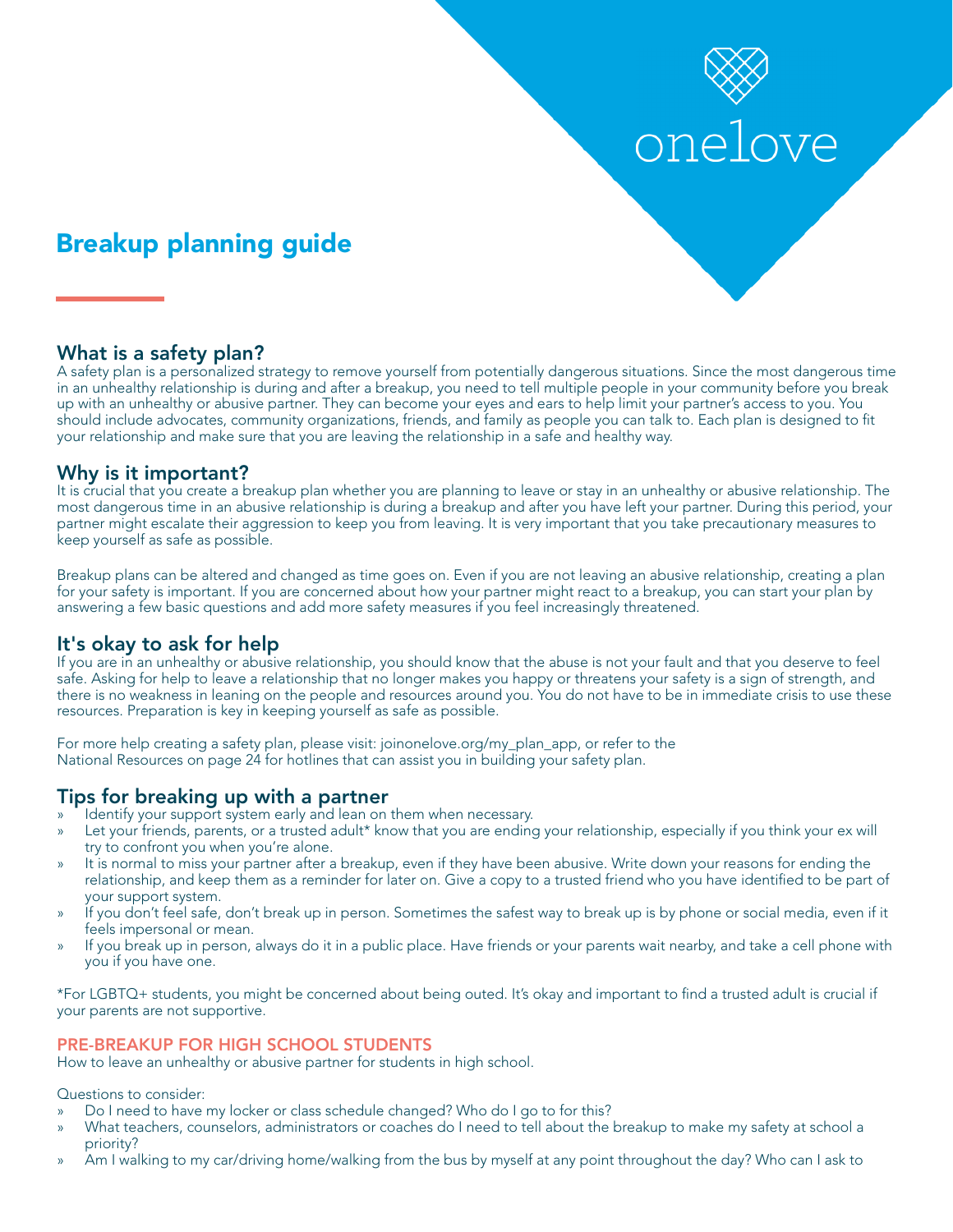accompany me during these times?

- » Do I spend any time at home alone before my parents/guardians/siblings get home?
- » Do I have a place I can go if I feel that my house isn't safe a neighbor, grandparent, or friend?
- » Do I live in a state that allows teens to acquire restraining orders? (Check with your local DV
- agency for the latest updates on the law)
- What public area can I go to instead during this time?
- What is the safest way to get to/from school?
- Who do I go to if my partner has threatened to physically harm themselves or me?
- » Do I have a list of phone numbers written and stored somewhere safe? Do I have some numbers memorized?
- Will they contact my family or friends to find out where I am?
- » Do they have access to my virtual location SnapMaps, FindMyFriends, FindMyiPhone. Do they know any of my online passwords?
- » Where can I save documentation of abusive, threatening, or harassing comments/posts/texts, and photos of physical abuse?\*\*
- What steps can I take to minimize being blackmailed with sexted photos?
- Who are the counselors at my school, and where are their offices located?
- Who can I call if I feel overwhelmed or need additional support?

\*Be sure to save any screenshots of threatening communication from your partner, police reports, ER visits related to injuries caused by your partner, etc. to support any claims you may need to make later.

#### PRE-BREAKUP FOR COLLEGE STUDENTS

How to create a safety plan while studying at a university.

Questions to consider:

- » Do I have the numbers for campus security and local police stored somewhere safe?
- What is the safest way to get in/out of my dorm or apartment?
- » Do I have a safe place I can stay if I feel my home is not safe?
- » Do I have a place I can leave extra keys/clothes/money?
- Who do I need to alert to my situation so they can be on the lookout for suspicious activity or sounds roommates, neighbors, RA's, campus security?
- What is the safest way to get from my dorm or apartment to classes/job?
- » Do I need someone to walk me to class?
- Where on campus can I go if I feel I need to switch my class schedule or switch dorm rooms?
- Who can help me obtain a restraining order?
- » What is the Title IX policy at my university related to issues of student safety? How does my university handle cases of domestic violence?
- » Where can I save documentation of abusive, threatening or harassing comments/posts/texts, and photos of physical abuse?
- Where can I go to get my locks changed?
- Will they contact my friends or family to find out where I am?
- » Do they have access to my virtual location SnapMaps, FindMyFriends, FindMyiPhone? Do they know any of my online passwords?
- Is there a free self-defense class offered on campus you can take to empower yourself?
- » Do I have a whistle, pepper spray, or an alarm to alert police that I can carry with me?

#### PRE-BREAKUP FOR ADULTS

How to leave an unhealthy or abusive partner for young adults not enrolled in school or university.

Questions to consider:

- Who do I call to get the locks on doors and windows changed?
- Who do I call if I need a safe place to stay?
- Who can I ride to/from work with?
- What are the local community and legal resources available to me?
- Is a restraining order a viable option? (include workplace in language)
- » Do I have a trusted friend or neighbor you can leave clothes/money/keys with?
- » Where can I save documentation of abusive, threatening, or harassing comments/posts/texts, and photos of physical abuse?
- » Do they have access to my virtual location SnapMaps, FindMyFriends, FindMyiPhone? Do they know any of my online passwords?
- Where is security located at my job and what help can they offer me? Provide a picture to them.
- If living alone, who can you ask to stay with you or who can you stay with?
- » Do they know your personal routine? (where I park my car, where I grocery shop, etc.)
- » Do they know your route to/from work?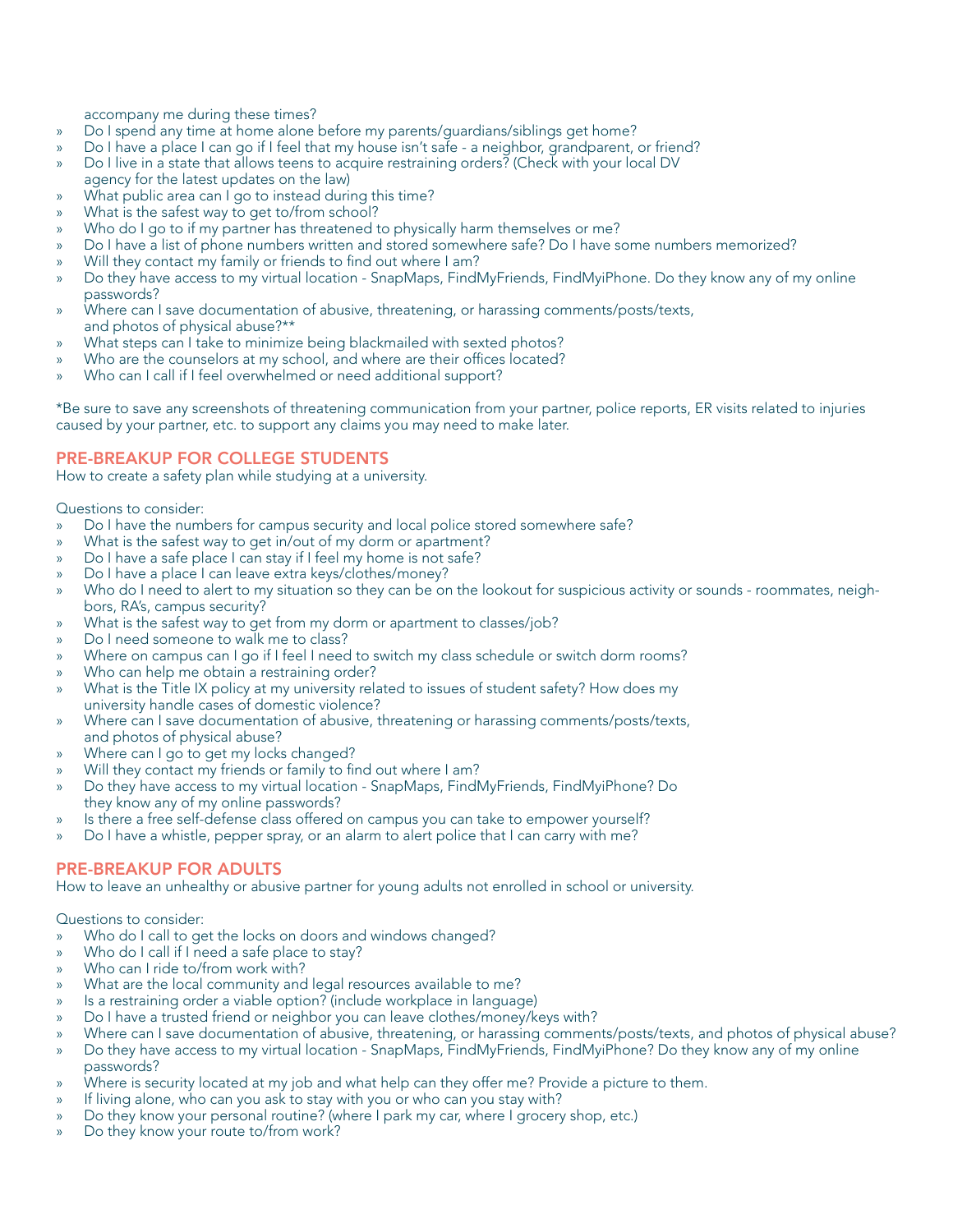» Do they know the building code to where you stay, or where to fnd the spare key?

#### PRE-BREAKUP PLANNING WITH A FAMILY

How to leave an unhealthy or abusive partner when you live together or children are involved.

Questions to consider:

- » Where are the safe areas of my house where there are no weapons and have easy ways to escape? If arguments occur, how will I get to that space? Practice how to leave safely from this spot ahead of time.
- » Is it possible to have a burner phone hidden and programmed with important numbers?
- » Do children have access to a 911/burner phone and know how to use it?
- » Where can I safely save documentation of abusive, threatening, or harassing comments/posts/texts, and photos of physical abuse?
- » Where is a safe place in the house the children can go?
- Do I have a code word with my children so they know when to call or implement the safety plan?
- Where is a safe place I can take the children if we need to leave the house in a rush?
- » Where can I begin setting aside money, or what trusted friend or family member will keep it hidden for me?
- » What trusted friend or family member will keep extra clothes, keys, and important documents (or copies of these documents)?

Examples: driver's license, credit cards and checkbooks, passports or green cards, medical records, birth certifcates, social security, welfare information, valued pictures/jewelry?

- Who at my children's school can I alert to the situation?
- Do I need to remove or add a person (parent or non-parent) from the emergency pick up list?
- What ways can I change my routes to/from work or children's school?
- » What frequented places do I need to change grocery stores, dry cleaners, etc.?
- » Do they know the building code to where you stay, or where to fnd the spare key?

#### POST BREAKUP PLANNING

Most of the questions posed above apply during the post break up phase as well. You should keep those measures in place as long as necessary to remain safe. Below are a few additional questions that you should consider as you get further away from the initial breakup.

Questions to consider:

- » Is there a support group of other survivors I can join?
- What do I have to do to make sure the restraining order remains enforced?
- Have I checked my devices for electronic spying?
- Note: Check out this resource for help <www.techsafety.org/technology-safety-quick-tips>
- » If I share children with someone who is abusive, have I retained a lawyer to determine what next steps to take regarding custody?

Note: There is often free legal support through domestic violence agencies.